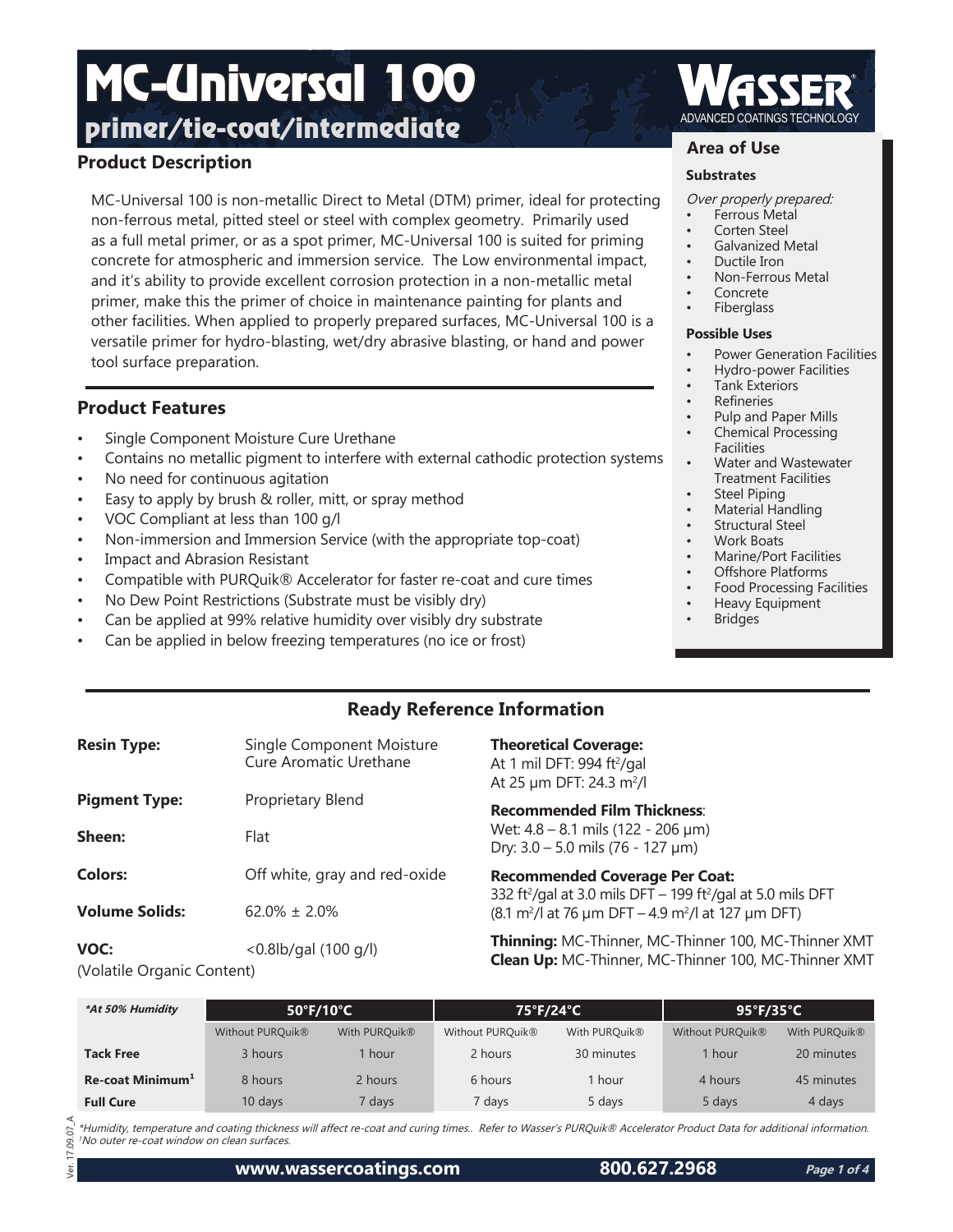# **Recommended Systems\***

#### **Economical Two-Coat System**

| 1st Coat: MC-Universal 100<br>2nd Coat: MC-Luster | 3.0-5.0 mils DFT<br>2.0-4.0 mils DFT |
|---------------------------------------------------|--------------------------------------|
| OR MC-Ferrox A                                    |                                      |
| Total System DFT:                                 | 5.0-9.0 mils DFT                     |
|                                                   |                                      |

#### **Ferrous Metals (Full Removal Non-Zinc):**

| 3.0-5.0 mils DFT  |
|-------------------|
| 3.0-5.0 mils DFT  |
| 2.0-4.0 mils DFT  |
|                   |
| 8.0-14.0 mils DFT |
|                   |

### **Ferrous Metals (Overcoat):**

| <b>Galvanized Metal:</b>                |                   |  |  |
|-----------------------------------------|-------------------|--|--|
| Total System DFT:                       | 8.0-14.0 mils DFT |  |  |
| Or MC-Luster                            |                   |  |  |
| 3rd Coat: MC-Ferrox A                   | 2.0-4.0 mils DFT  |  |  |
| 2nd Coat: MC-MioMastic 100              | 3.0-5.0 mils DFT  |  |  |
| 1st Coat: MC-Universal 100 (Spot Prime) | 3.0-5.0mils DFT   |  |  |

#### 1st Coat: MC-Universal 100 (Spot Repair) 3.0-5.0 mils DFT 2nd Coat: MC-Universal 100 3.0-5.0 mils DFT<br>3rd Coat: MC-Ferrox A 3.0-4.0 mils DFT 3rd Coat: MC-Ferrox A. Or MC-Luster Total System DFT: 8.0-14.0 mils DFT **Concrete:** 1st Coat: MC-Universal 100 3.0-5.0 mils DFT (Thinned 15-20%) *2nd Coat Options:*<br>MC-Luster 100 2.0-4.0 mils DFT MC-Ferrox A 100 MC-Tar 100 (2 coat Immersion Service) 5-7 mils DFT ea

\*Wasser Polyflex Polyurea/Polyaspartic may be substituted as a top-coat for all of the above systems<br>depending on the application. 10-90 mils DFT depending on the application.

\*\*Other Systems are available. Contact your Wasser Representative to answer any questions.

# **Compatible Coatings**

| Intermediates:                       | <b>Topcoats:</b>                         |
|--------------------------------------|------------------------------------------|
| MC-Universal 100<br>MC-Miomastic 100 | MC-Ferrox A 100<br>MC-Luster 100         |
| MC-Ferrox B 100                      | MC-Shieldcoat 100                        |
| <b>MC-CR 100</b>                     | <b>MC-Tar 100</b>                        |
|                                      | MC-Ballastcoat 100                       |
|                                      | MC-Anti-graffiti 100                     |
|                                      | MC-Clear 100                             |
| <b>Coating Accelerator*</b>          | Polyflex 102, 103 and 106                |
| PURQuik <sup>®</sup> Accelerator     | Rapid Thane Polyaspartic products        |
|                                      | All Wasser Polyflex Polyurea<br>products |

\*Use only with a Wasser recommended intermediate

**www.wassercoatings.com 800.627.2968**



# **Surface Preparation**

# **Ferrous Metal**

Use SSPC-SP1 solvent cleaning to remove oil and grease or other contaminants prior to employing surface preparation methods.

Blast clean surfaces for severe or immersion service projects to SSPC-SP10/NACE No. 2 Near White Metal finish. Prepare surfaces for atmospheric service projects to SSPC-SP6/NACE No. 3 Commercial Blast Clean finish. For minimum surface preparation use conscientious SSPC-SP2 hand tool cleaning or SSPC-SP3 power tool cleaning methods to remove corrosion and loose or failing paint (feather edges of sound, existing paint back to a firm edge).

High Pressure Water Cleaning SSPC-SP12/NACE No.5 to a minimum WJ3/NV2 may also be used to prepare ferrous metal surfaces for atmospheric service projects.

Surface preparation methods should produce a surface profile of 1.5 - 3.5 mils (38.1-88.9 μms).

# **Corten/Weathering Steel**

Prepare surfaces using SSPC-SP12/NACE No. 5 Low Pressure Water Cleaning methods. Supplement SSPC-SP 12 LPWC with SSPC-SP2 and SP3 Hand and Power Tool cleaning where areas show excessive corrosion. Use SSPC-SP1 solvent cleaning to remove oil and grease prior to surface preparation methods.

**Aluminum/Galvanized/Non-Ferrous Metals**

Prepare surfaces using SSPC-SP1 Solvent Cleaning and SSPC-SP12/NACE No. 5 Low Pressure Water Cleaning methods to remove surface contamination. Supplement weathered galvanized surface preparation with SSPC-SP2 and SP3 Hand and Power Tool cleaning to remove excessive corrosion and impart surface profile on bare metal. Supplement new galvanized surface cleaning with SSPC-SP16 to impart surface profile and support mechanical adhesion.

## **Concrete/CMU**

The surface must be dry, free of surface contaminants, and in sound condition. Grease, and oil should be removed by ASTM D4258-83 (Re-approved 1999) and release agents should be removed by ASTM D4259 - 88 (Re-approved 1999). Refer to SSPC-SP13/NACE No 6 Mechanical or Chemical Surface Preparation methods for preparing concrete to suitable cleanliness for intended service. Surface preparation methods should impart a minimum of CSP1 profile for mechanical adhesion to occur. Ensure surface is thoroughly clean (all traces of latence removed) and dry prior to coating application. For atmospheric service allow a minimum 7 days cure time for new concrete and 14 days for immersion service prior to preparation and application.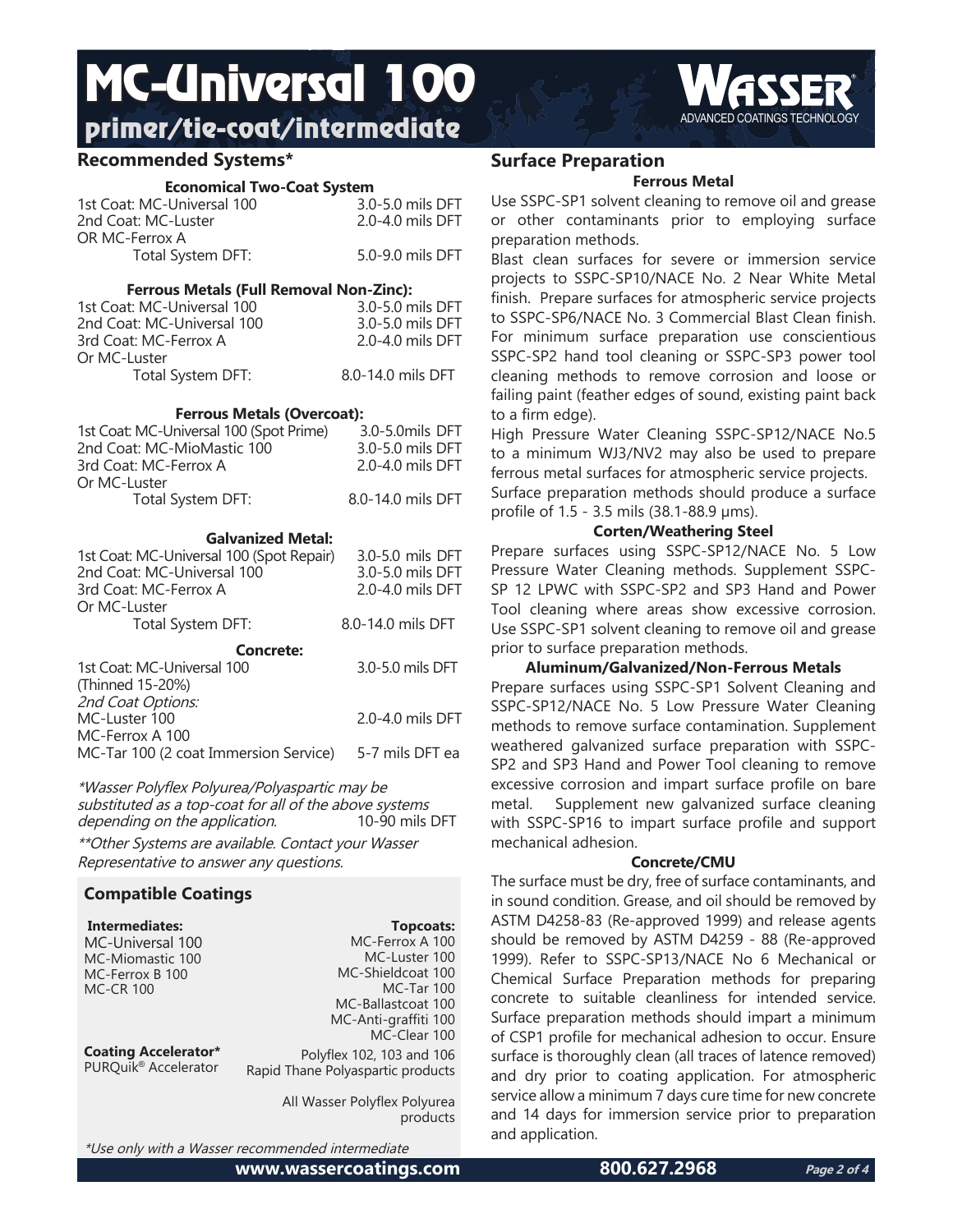

The surface to be coated must be dry, clean, dull, and free from dirt, grease, oil, rust, mill scale, salts or any other surface contaminants that interfere with adhesion. Ensure welds, repair areas, joints, and surface defects exposed by surface preparation are properly cleaned and treated prior to coating application. Areas of oxidation after surface preparation and prior to coating application, should be prepared to specified standard.

Consult the referenced standards, SSPC-PA1 and your Wasser Representative for additional information or recommendations.

# **Application Information**

MC-Universal 100 can be applied by brush, roll, mitt, airless spray and conventional spray application. Follow proper mixing instructions before applying.

## **Mixing:**

Material temperature must be 5°F above the dew point before opening and agitating. Power mix thoroughly prior to application. **Do not keep under constant agitation.** Apply a 3-6 oz solvent float over material to prevent moisture intrusion and cover pail.

#### **Brush/Roller:**

| Brush:                                                  | Natural Fiber                                       |  |
|---------------------------------------------------------|-----------------------------------------------------|--|
| Roller:                                                 | Natural or synthetic fiber cover                    |  |
| Nap:                                                    | $\frac{1}{4}$ " to $\frac{3}{8}$ "                  |  |
| Core:                                                   | Phenolic                                            |  |
| Reduction: Typically not required. If necessary, reduce |                                                     |  |
|                                                         | with MC-Thinner, MC-Thinner 100, or MC-Thinner XMT. |  |

## **Airless Spray:**

Pump Ratio: 28 - 40:1 Pressure: 2400-2800 psi<br>Hose:  $\frac{1}{4}$  to  $\frac{3}{8}$ " Hose:  $\frac{1}{4}$ " to  $\frac{3}{8}$ "<br>Tip Size: 0.013-0.0 Tip Size: 0.013-0.017  $60$  mesh (250  $\mu$ m) Reduction: Typically not required. If necessary, reduce with MC-Thinner, MC-Thinner 100, or MC-Thinner XMT.

# **Conventional Spray/HVLP:**

| Fluid Nozzle:                   | E Fluid Tip                                          |
|---------------------------------|------------------------------------------------------|
| Air Cap:                        | 704 or 765                                           |
| Atomizing Air:                  | 45 - 75 lbs.                                         |
| Fluid Pressure:                 | 15 - 20 lbs.                                         |
| Hose:                           | 3/8" ID; 50' Max                                     |
|                                 | Reduction: If necessary, reduce with MC-Thinner, MC- |
| Thinner 100, or MC-Thinner XMT. |                                                      |

#### **Reducer:**

MC-Thinner, MC-Thinner 100, or MC-Thinner XMT. If desired, thin up to 15% with MC-Thinner or MC-Thinner 100. MC-Thinner XMT is an exempt solvent specially formulated for Series 100 MCU. Thin in accordance with local and federal regulatory standards.

## **Clean up:**

MC-Thinner, MC-Thinner 100, or MC-Thinner XMT. If Wasser thinners are not available, use MEK, MIBK, Xylene, or a 50:50 blend of Xylene and MEK or MIBK, or acetone for clean up only. Do not add unauthorized solvents to a Wasser coating.

# **Application Conditions**

**Temperature:** 20°- 100° F (-8°- 38° C). This temperature range should be achieved for ambient, surface and material temperature. Substrate must be visibly dry and frost free. On applications below 33° F (0.5° C), Steel temperatures should be 5°F above the dew point temperature. MC-Thinner 100 is recommended for spray application in temperatures above 90° F.

**Relative Humidity:** 6% - 99%.

**Coating Accelerator:** PURQuik® Accelerator. See Wasser's PURQuik® Accelerator Product Data for information.

**Storage:** Store off the ground in a dry, protected area in temperature between 40 -100<sup>o</sup>F (4 - 38<sup>o</sup>C). MCU containers must be kept sealed when not in use. Use a solvent float to reseal partial containers.